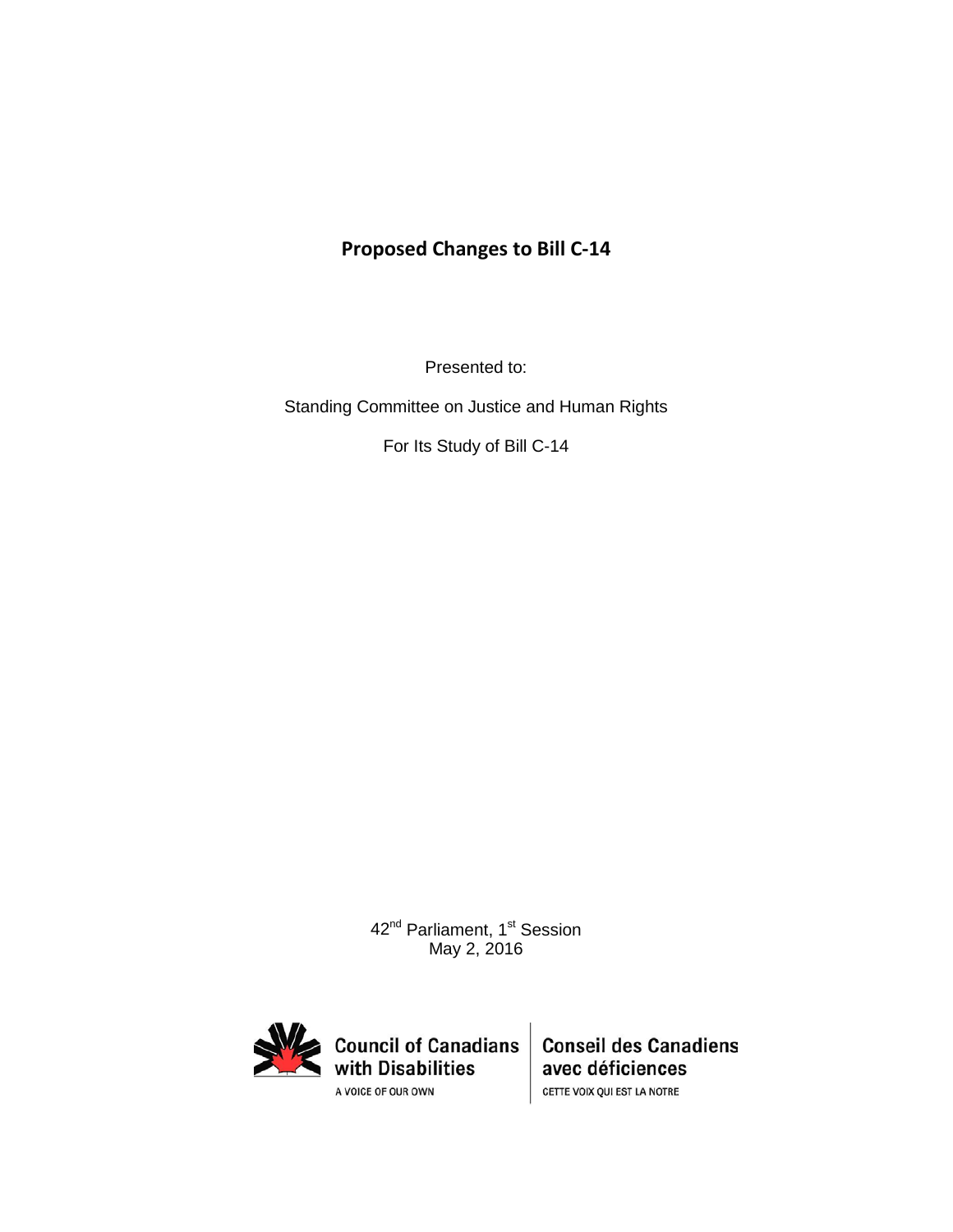The Council of Canadians with Disabilities (CCD) is a not-for-profit umbrella association accountable to a membership of several hundred thousand Canadians with disabilities.

### **Equal Protection for Vulnerable Persons**

CCD urges the Government of Canada in C-14 to strike the right balance between equitable access to medical aid in dying and appropriate safeguards to protect people made vulnerable by the interaction of such factors as their health condition, economic and social circumstances and who may be subject to coercion and abuse. This balance can be achieved by incorporating in Bill C-14 the requirements and safeguards of the Vulnerable Persons Standard (VPS), which is consistent with the Supreme Court of Canada decision in *Carter*. In this paper, CCD recommends how to align C-14 with the VPS' safeguards. The limits placed on submissions prevent a robust discussion of needed reforms.

## **The Right to Palliative Care**

A legislated right to palliative care is recommended. Two options are: listing palliative care as a medically necessary service in the *Canada Health Act* or by including the right to palliative care in Bill C-14, as it was in Bill 52, the Quebec Act respecting end of life.

#### **Preamble**

The preamble of Bill C-14 refers to non-legislative measures the Government of Canada has committed to undertaking. It is recommended the Preamble be amended to include additional studies to be undertaken and tabled in Parliament: a study to investigate the social impacts of Canada's medical assistance in dying policies and practices and a study to focus on prior review, particularly to identify the potential for protecting vulnerable persons.

#### **Voluntary and Capable Consent**

It is recommended that 241.2 (1) d. be amended to reflect the concept of inducement, which was emphasized by the Supreme Court of Canada in *Carter*: "they have made a voluntary request for medical assistance in dying that, in particular, was not made as a result of external pressure nor is the result of circumstances that render them vulnerable to inducement to commit suicide". The current reference to "external pressure" is too narrow, whereas the term inducement is sufficiently broad to encompass the dynamics of disordered insight, direct coercion by others and the psychodynamics of the doctor-patient relationship (CACL, 2016).

Bill C-14 requires that medical and nurse practitioners communicate with patients requesting medical assistance in dying to ensure that the law's provisions are met; however, Bill C-14 fails to require the provision of neutral, independent and professional interpretation services, including ASL/LSQ. It is recommended that C-14's safeguards include a requirement for the provision of interpretation services, including ASL/LSQ, to ensure effective communication.

## **End of Life Condition**

The phrase "End of Life Condition" would provide greater clarity to further qualify that medical aid in dying is for people with end of life conditions by amending 241.2 (2) b to read: "(b) they are in an end of